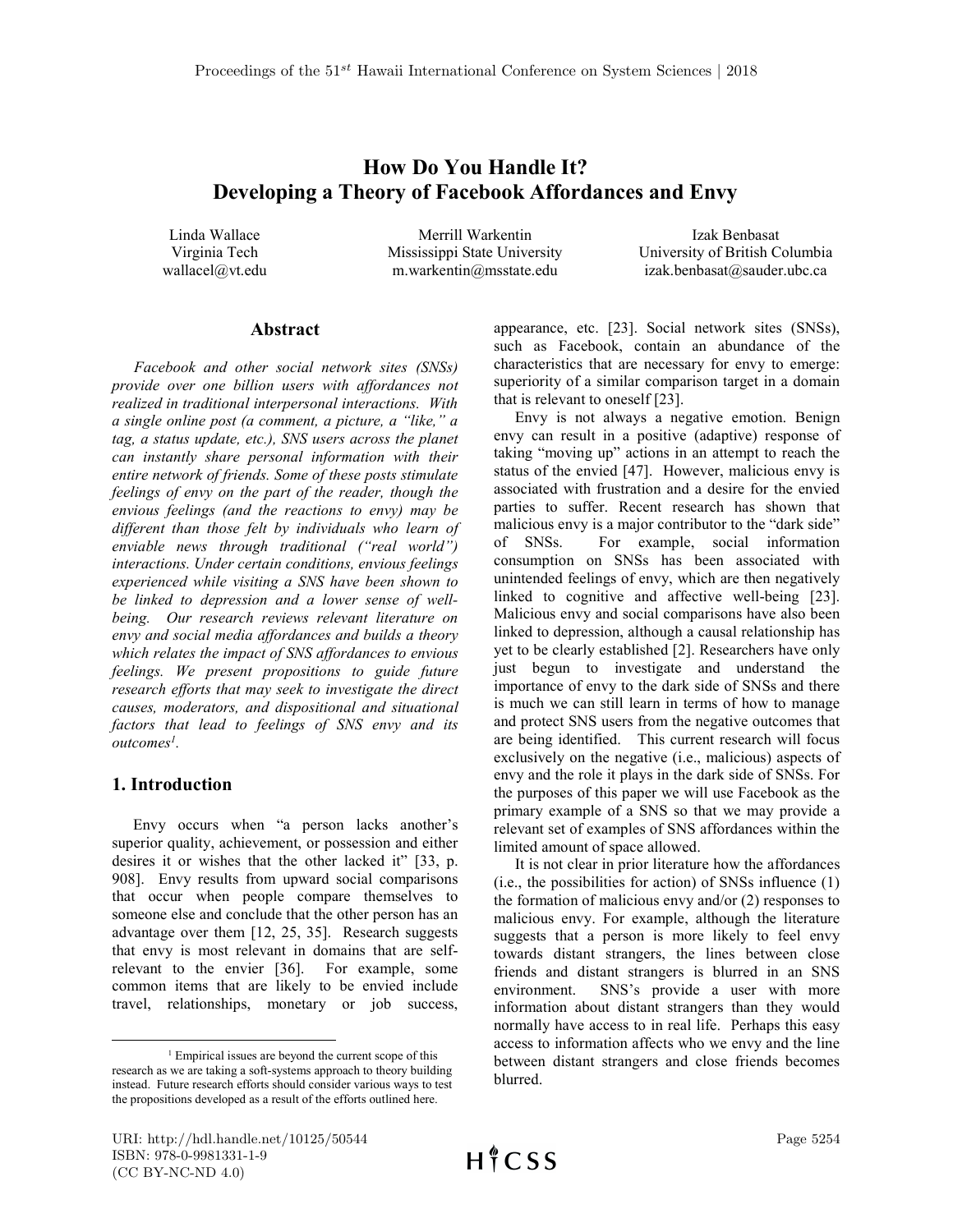Furthermore, the instantaneous, interactive nature of an SNS may alter the way that individuals respond to envy. Facebook provides an avenue (i.e., affordances) for immediate responses to posts that are viewed. Users may be less likely to censor and temper their responses to envy in an SNS environment as they are likely to in a real-world situation. Such an environment may foster immediate, active responses through which either positive or negative comments (or other reactions, such as "likes" etc.) could be made to the person who elicited the envious feelings or to others. It could also involve making comments in an attempt to build oneself up in order to compensate for the feelings of inferiority produced by the envy.

In any case, the SNS affordances which can both increase the likelihood of provoking malicious envious emotions as well as the affordances which may influence the actions taken in response to feelings of envy have yet to be studied and our research will investigate these related phenomena by systematically examining the extant literature on envy and SNS affordances in order to introduce propositions which can guide future research. The next four sections review key literature on envy, SNSs, and affordances to assess what researchers have already discovered in these areas. We then extend this prior work in section 6 by introducing propositions that suggest how what we already know about these phenomena from the existing literature can be extended into propositions that need to be investigated by future research. We conclude in section 7 with a discussion of the need for further research and of our continuing research efforts.

#### 2. Envy

 $\overline{a}$ 

There is consensus among scholars that [malicious] envy is a negative emotional response to a sense of inferiority brought about by an unfavorable upward social comparison [e.g., 32, 33, 38, 40]. When an upward social comparison occurs, it may bring to light a persons' inadequacy [40]. Prior works have shown that envious emotions often result when the envied makes the envier aware (either intentionally or accidentally) of their inferior qualities [33, 41]. As such, this leads us to our first observation<sup>2</sup> regarding envy: Envy often occurs when there is an unfavorable upward social comparison

However, an unfavorable upward social comparison does not always produce envy [40]. In fact, there are situations in which a person may believe that another person is superior to him/herself, but the

result is a positive emotional feeling of admiration instead of a negative emotional feeing of envy [39, 47]. Much research has been conducted to identify and investigate the factors which can determine whether a positive or negative response is elicited when faced with an unfavorable upward social comparison.

Consistently, research has found that feelings of envy are more common when an unfavorable upward social comparison is made with someone is who is similar in terms of gender, age, and social class [16, 36, 37]. In other words, we tend to envy those that are similar to us. The degree of similarity influences the intensity of the resultant envy [40]. This leads to our second observation: Envy often occurs when there is an unfavorable upward social comparison with a similar target of comparison.

Envy has also been shown to be related to feelings of closeness. This means that individuals are more likely to envy strangers than closer acquaintances [34]. Although this is a similar concept to the one posited above in Statement 2, it is different in that people who are similar to oneself are not necessary one's closest friends. A person may be close friends with individuals who are not really similar to oneself and a person may know lots of people who are similar to him/herself (e.g., through works, organizational memberships, etc.) that s/he is not close friends with. The degree of closeness influences the intensity of the resultant envy. This leads to the third observation: Envy often occurs when there is an unfavorable upward social comparison with a stranger or distant acquaintance.

Research also indicates that feelings of envy are typically reserved for domains that are self-relevant to the envier [36]. The domain of relevance can vary from one person to another, driven by what someone values or desires. For example, one person might have strong envious feelings when they find out that someone has bought a new vehicle, where another person might not experience envy in relation to a car purchase, but would experience envy if they hear about someone's new relationship status. Some common items that are likely to be envied include travel, relationships, monetary or job success, and appearance [23]. The degree of domain relevance influences the intensity of the resultant envy. These results lead us to our fourth observation: Envy often occurs when there is an unfavorable upward social comparison in a domain relevant to oneself.

Another factor that seemingly has an influence over the extent to which envy might result from an upward social comparison is whether the person making the social comparison feels that the other person's advantage is unattainable. If the potential envier perceives that s/he has a high level of control over the

<sup>&</sup>lt;sup>2</sup> Note: the "observations" presented in this section have been consistently been shown to be true in the envy literature; they are not based on empirical data that the authors have gathered.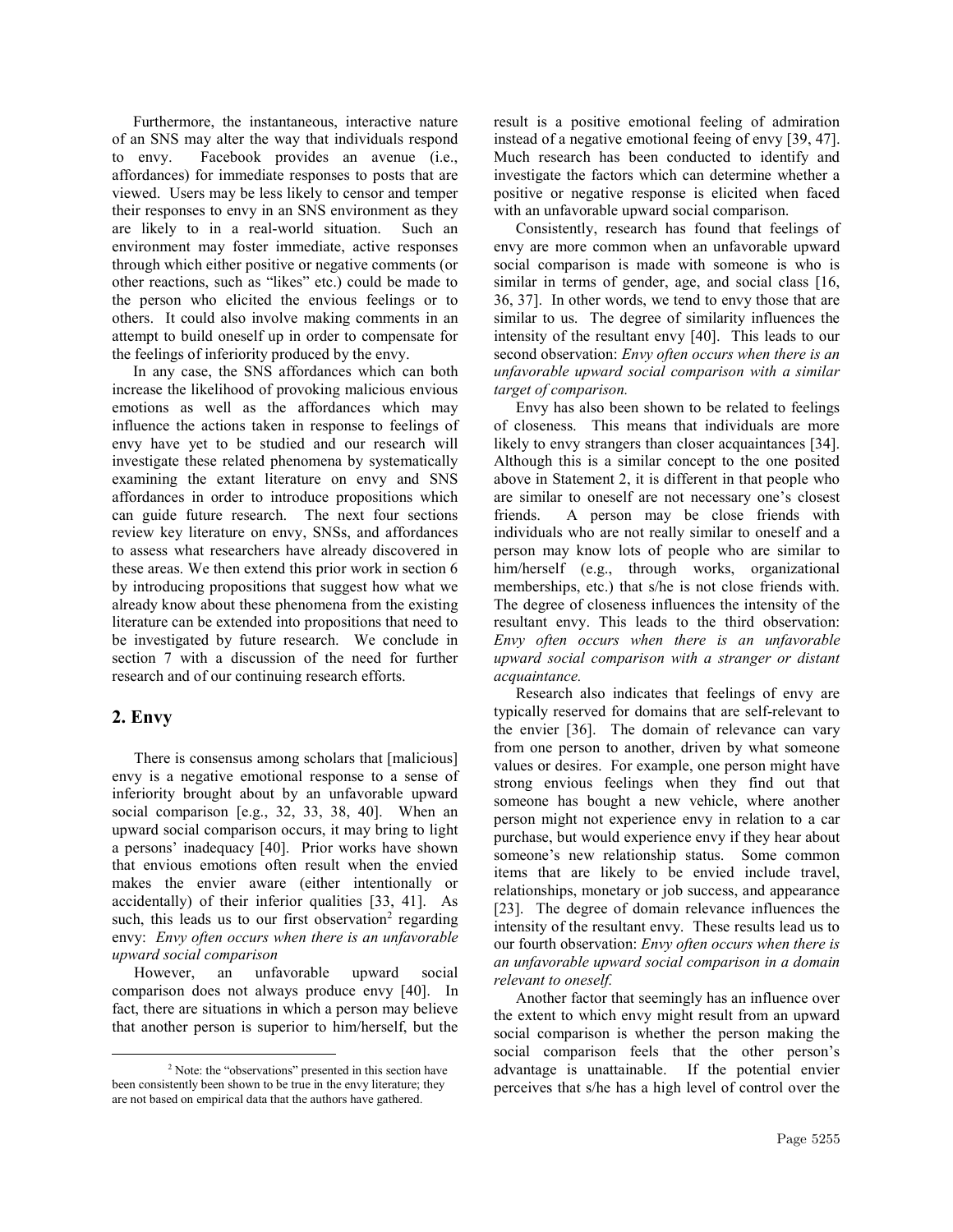ability to achieve a similar advantage, then s/he is less likely to experience envy [25, 40, 44, 46, 48]. This leads us to our fifth observation: Envy often occurs when there is an unfavorable upward social comparison and the envier feels that they do not have control over improving their own situation.

Envy is also seemingly related to subjective feelings of injustice [35, 39, 41]. Envy occurs when there is an upward social comparison and the envied person's advantage is perceived as undeserved [40, 48]. As Heider [18] suggests, envy often arises when a person observes a similar person who has an advantage and feels a sense of injustice resulting from the belief that similar people ought to have similar outcomes. Thus, the other person's advantage will affect the disadvantaged person's subjective perceptions of justice, resulting in feelings of envy [40, 41]. This leads to our final observation regarding envy. Envy occurs when there is an unfavorable upward social comparison and the envier has a perception of injustice regarding the advantage possessed by the envied individual.

### 3. Envy and SNSs

This research uses the definition of an SNS as set forth by boyd and Ellison: SNSs are "web based services that allow individuals to (1) construct a public or semi-public profile within a bounded system, (2) articulate a list of other users with whom they share a connection, and (3) view and traverse their list of connections and those made by others within the system" [5, p.211]. SNSs are unique because they allow individuals to easily meet strangers and they make it possible for users to make their social networks visible and to communicate easily with people who are a part of their extended social network [5]. SNS use has increased significantly in recent years [20]. In fact, the Pew Internet Project [8] reports that as of November 2016, more than half of online adults (56%) use the 5 most popular SNSs: Facebook, Twitter, Pinterest, Instagram or LinkedIn. Facebook counts more than 1.32 billion active daily users as of June 2017 [10].

One of the main capabilities provided by a SNS is the ability to find and access digital content [20]. As a result, an enormous amount of information is available to users of SNSs for social comparison, as compared to real-life environments. This wealth of information creates an extraordinarily fertile ground for the cultivation of envy [2]. This situation is enhanced even more by the fact that people are generally more motivated to share the positive aspects of their personal lives online than their negative life events [9, 19, 26, 51], thus providing an abundance of opportunity for

upward social comparisons. These factors, taken together, increases the probability of unflattering social comparisons, which are the root of envy [2, 3, 40]. There is consistent evidence which shows that Facebook use encourages unfavorable social comparisons and envy [e.g., 1, 2, 22, 23, 50]

We suggest that the observations posited above can be re-stated in such a way to represent the impact that the unique environment of Facebook can have on the likelihood of someone experiencing envy. In order to do this, however, we must first look at the affordances provided by SNS's and/or Facebook.

## 4. Affordances

The concept of affordances originated from work by Gibson [15] and was originally applied to ecological psychology, but has grown in popularity as a way to study the interaction of humans and technology [e.g., 6, 7, 17, 24, 29, 31]. Affordance theory suggests that affordances are "properties of the animal-environment system that determine what can be done" [42, p. 124]. They are possibilities for action, rather than the action itself [6]. Affordances are neither a property of the environment (i.e., the technology), nor of the agent (i.e., the person), but rather a function of the relationship between the two [14]. Technology affordance and constraint theory (TACT) has been introduced as a way to better understand technology use [29]. A technology affordance represents the potential for action on the part of an organization or individual who has a particular goal and uses a technology or information system, whereas a constraint refers to how an individual or organization can be held back from accomplishing a goal when using technology or a system [29]. Taking a relational, symbiotic perspective of technology and humans is helpful because it can help us understand how the actions that one individual with particular capabilities can take with a technology can be different from those of another individual using the same technology [29].

Affordance theory can be used to examine the potential actions that technologies with certain features afford the people who use them [29]. Affordances are the possibilities for goal-orientation action offered by technologies [30] and affordances must be considered as they relate to the goals of the person who enacts them. Our current research is concerned with how an SNS increases or decreases the likelihood of envy as well as how the users of an SNS utilize the features of the SNS to cope with their feelings of envy (e.g., the SNS user's reaction in the face of envy). Discussing envy within the framework of affordance theory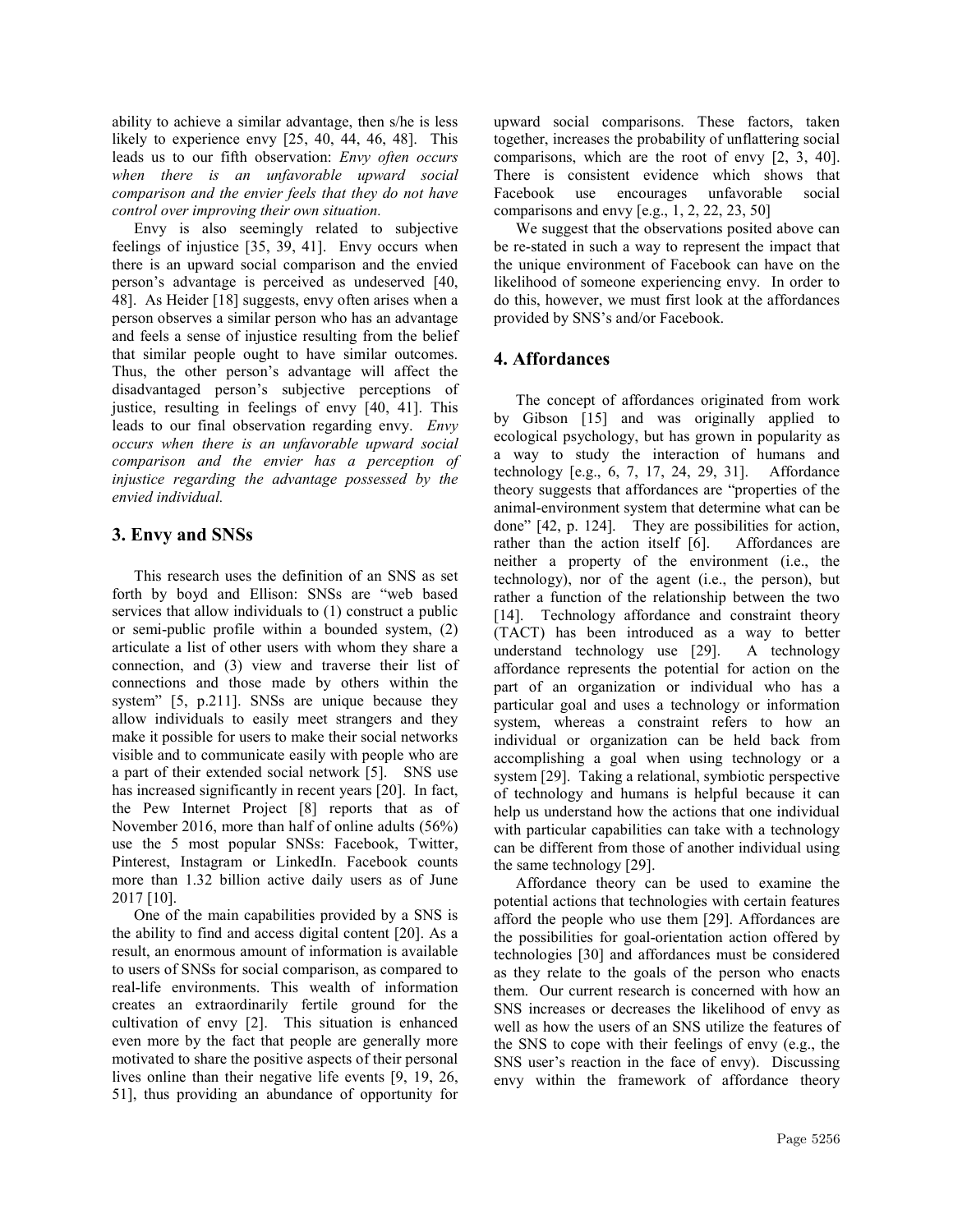enables us to go beyond simply focusing on the technological features available within an SNS and, instead, have a richer discussion of how SNSs may affect a user's likelihood of experiencing envy as well as how SNSs enable users to act on their envious feelings [49]. This permits us to focus on actions that were not previously possible without the technology [27] and to compare the reactions of SNS enviers versus real-life enviers. The next section reviews prior work on affordances of SNSs.

### 5. Affordances and SNSs

Several researchers have previously identified affordances provided by SNSs such as Facebook. For example, Treem and Leonardi [45] reviewed literature for any studies that mentioned "social media," "Web 2.0," "enterprise 2.0," or "social software" and then used an inductive coding scheme to identify four categories of affordances (i.e., visibility, persistence, association, and editability) for social media use. There have been several other studies to examine the affordances available via social media.

Though many of the prior studies focused on organizational use of social technology, these insights inform our identification of those affordances which are relevant for the personal use of SNSs and which may comprise important dimensions of SNSs in the context of envy formation. Building on prior literature which has investigated envy formation in traditional and online environments, as well as on the prior work on affordances and social media, we identified six SNS affordances which may affect the development of SNSs envy. Table 1 presents the six affordances, along with a brief description of each and a brief explanation of how each is relevant to envy formation. The second column of Table 1 also shows how each of the six affordances are grounded in the prior social media affordance literature. The final column in Table 1 lists some of the specific features of Facebook which make the affordance possible. For the purposes of this research we use Facebook as the primary example of a SNS so that we may provide a relevant set of examples of SNS affordances within the limited amount of space allowed.

#### 6. SNS/Facebook Envy Propositions

In this section, we expand on the six key observations that were drawn from the envy literature regarding what we know about envy and its occurrence. Then, for each observation, we introduce propositions regarding the impact of an SNS/Facebook environment (and its affordances) as it relates to the same aspect of envy. These propositions were derived by looking at each of the six key observations regarding the factors that produce envy and then identifying the affordances that would enable these factors.

The first key observation was: Envy often occurs when there is an unfavorable upward social comparison. This observation suggests the context of SNS/Facebook will lead to a higher likelihood of envy than in the real world because SNS/Facebook functionalities (affordances) allow one to access a larger amount of information than is possible in the real world, thus increasing the likelihood of an unfavorable upward social comparison. We identified 4 affordances from Table 1 that increase the quantity of information available to a SNS/Facebook user. The resulting propositions are stated below:

Proposition 1: The increased use of the "documenting" affordance will lead to a higher likelihood of envy than in the real world by virtue of allowing for a SNS/Facebook user to make a greater number of social comparisons.

Proposition 2: The increased use of the "archiving" affordance will lead to a higher likelihood of envy than in the real world by virtue of allowing for a SNS/Facebook user to make a greater number of social comparisons.

Proposition 3: The increased use of the "connecting" affordance will lead to a higher likelihood of envy than in the real world by virtue of allowing for a SNS/Facebook user to make a greater number of social comparisons.

Proposition 4: The increased use of the "broadcasting" affordance will lead to a higher likelihood of envy than in the real world by virtue of allowing for a SNS/Facebook user to make a greater number of social comparisons.

The second general observation from the envy literature was: Envy often occurs when there is an unfavorable upward social comparison with a similar target of comparison. This statement suggests that the context of SNS/Facebook will lead to a higher likelihood of envy than in the real world because SNS/Facebook functionalities (affordances) easily enable one to find and interact with those who are similar to oneself. Prior research has established that heavy Facebook users are likely to have more friends than light users and this leads to higher levels of envy [43]. The "connecting" affordance of SNSs/Facebook increases the likelihood that the user will connect to users similar to oneself, leading to our 5th proposition:

Proposition 5: The increased use of the "connecting" affordance will lead to a higher likelihood of envy than in the real world by virtue of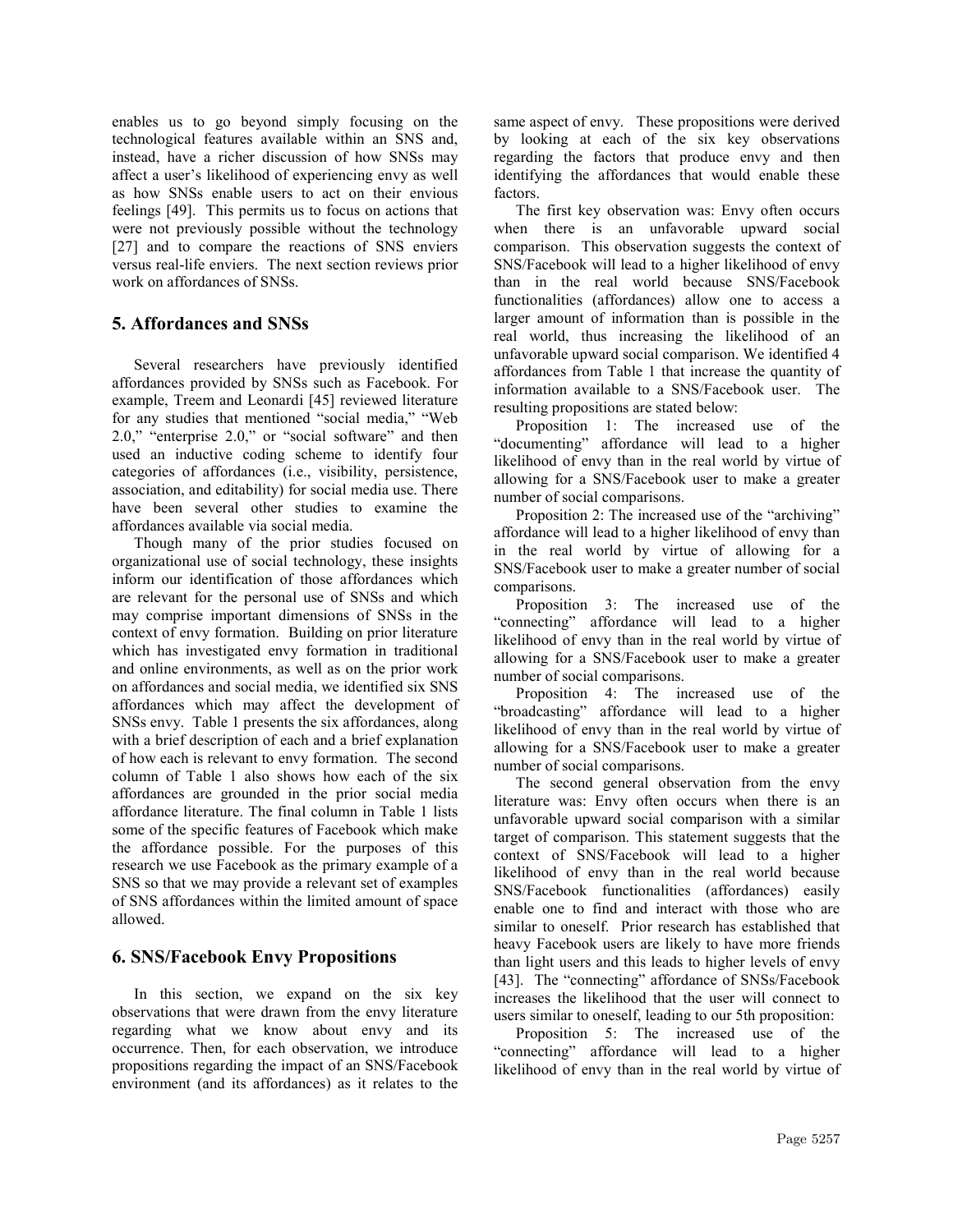allowing for a SNS/Facebook user to make social comparisons with a greater number of similar people.

The third general observation from the envy literature was: Envy often occurs when there is an unfavorable upward social comparison with a stranger or distant acquaintance. This statement suggests that the context of SNS/Facebook will lead to a higher likelihood of envy than in the real world because the "connecting" affordance of SNS/Facebook easily enables one to perform social comparisons with strangers or distant acquaintances. This leads to our 6th proposition:

Proposition 6: The increased use of the "connecting" affordance will lead to a lower likelihood of envy than in the real world because it can make distant strangers seem like close friends.

The fourth general observation from the envy literature was: Envy often occurs when there is an unfavorable upward social comparison in a domain relevant to oneself. The context of SNS/Facebook would appear to lead to a higher likelihood of envy than in the real world because SNS/Facebook functionalities (affordances) enable one to encounter more situations in domains relevant to oneself. There are 4 affordances in Table 1 which increase the quantity of information available to users, thereby increasing the likelihood that a SNS/Facebook user will encounter information in a domain relevant to his/herself.

Proposition 7: The increased use of the "documenting" affordance will lead to a higher likelihood of envy than in the real world by virtue of allowing for an SNS user to make a greater number of social comparisons in domains that are relevant to him/herself.

Proposition 8: The increased use of the "archiving" affordance will lead to a higher likelihood of envy than in the real world by virtue of allowing for an SNS user to make a greater number of social comparisons in domains that are relevant to him/herself.

Proposition 9: The increased use of the "connecting" affordance will lead to a higher likelihood of envy than in the real world by virtue of allowing for an SNS user to make a greater number of social comparisons in domains that are relevant to him/herself.

Proposition 10: The increased use of the "broadcasting" affordance will lead to a higher likelihood of envy than in the real world by virtue of allowing for an SNS user to make a greater number of social comparisons in domains that are relevant to him/herself.

The fifth observation from the envy literature was: Envy often occurs when there is an unfavorable upward social comparison and the envier feels that

they do not have control over improving their own situation. This observation addresses the issue of perceived control, which has not been studied as it relates to SNS/Facebook use. As such, we do not believe that any of the affordances identified in prior research and shown in Table 1 will affect the perceptions of control that SNS/Facebook users have over improving their situation. This leads to our 11th proposition:

Proposition 11: The context of SNS/Facebook will lead to no difference in the likelihood of (malicious) envy than in the real world because SNS/Facebook functionalities (affordances) should not affect perceived control.

Finally, the last observation from the envy literature was: Envy occurs when there is an unfavorable upward social comparison and the envier has a perception of injustice regarding the advantage possessed by the envied individual. Though we do not believe that any of the affordances shown in Table 1 will affect perceptions of injustice regarding an envied person, it is possible that other affordances in various SNSs may contribute to perceptions of injustice. However, with no specific evidence, we suggest our 12th and final proposition:

Proposition 12: The context of SNS/Facebook will lead to no difference in the likelihood of envy than in the real world because SNS/Facebook functionalities (affordances) should not affect perceptions of injustice.

# 7. Continuing Research

The primary contribution of the present paper is the succinct review and summary of the extant literature on envy – specifically on the formation of envy – as well as the synthesis of the existing literature on SNS affordances in order to develop detailed propositions which join the two domains together. We seek to answer the research question: How do the affordances provided by SNS promote, foster, or enable the formation of envy, especially malicious envy? This work forms the foundation for extending the propositions in order to address the issues of how SNS/Facebook affordances allow users to react to or cope with envy in ways that are different from the outlets or environments provided by real-life situations. Both of these environments afford an individual the opportunity to express a reaction to malicious envy immediately or after careful contemplation, though the SNS context enables (1) more impulsive reactions, (2) reactions that can be seen by many more people, and (3) reactions that have more (archived) permanence. We seek to answer the research question: How do the affordances provided by SNS enable the reactions to and coping with malicious envy formed while using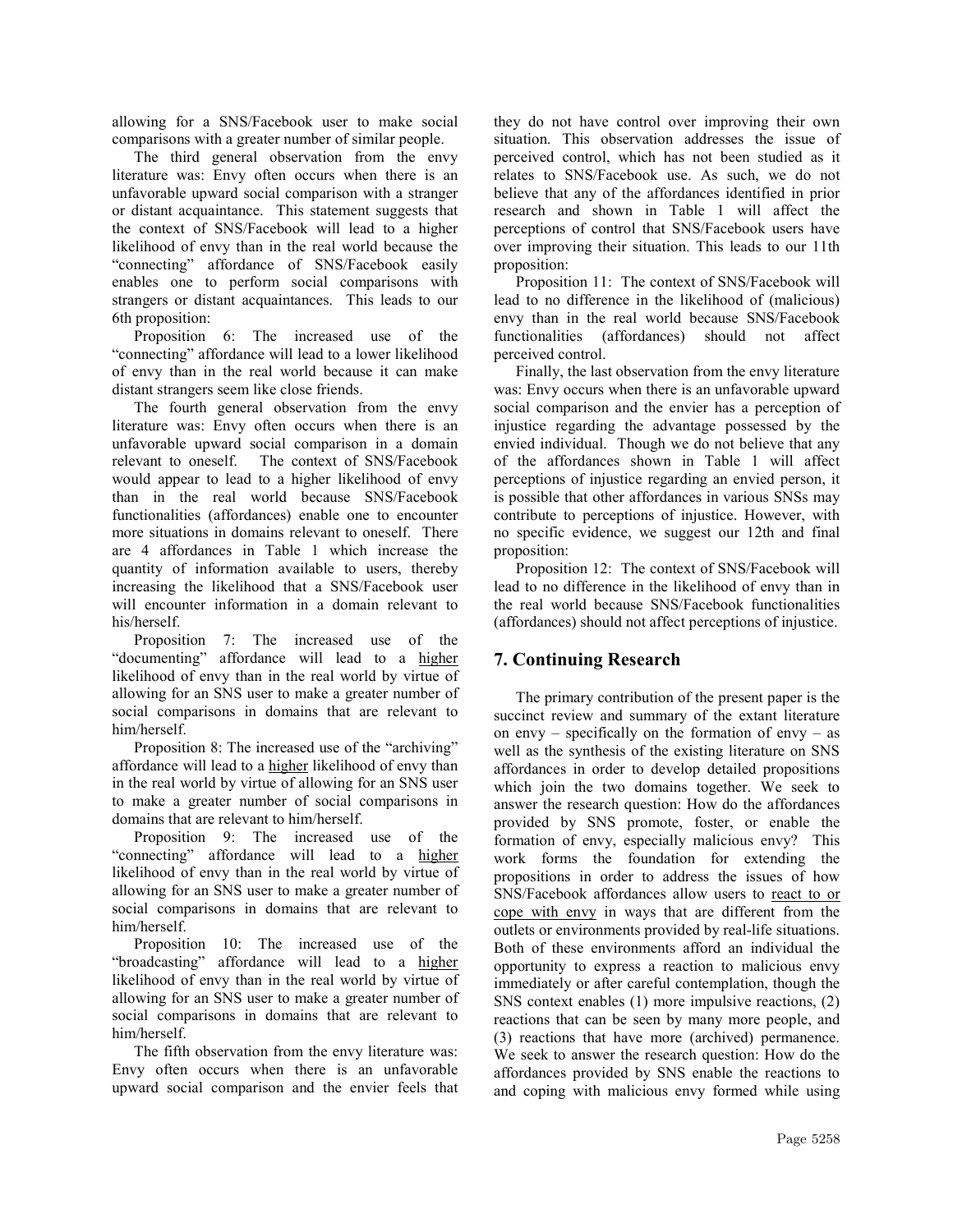SNSs? We have already conducted a qualitative study of potential reactions to envious emotions elicited through Facebook that we will incorporate in future versions of our manuscript. We will also expand our propositions to include the impact of affordances on the downstream individual outcome of SNS envy. We call for greater exploration of the role of SNS affordances in promoting the expression of malicious envy online and also in fostering the use of various coping strategies on the part of the SNS user who feels malicious envy.

Our project also encompasses the development of a more comprehensive model of SNS envy that incorporates other constructs which have been previously shown to be relevant in studies of envy, such as disposition to envy, social comparison orientation, self-esteem, neuroticism, etc. A draft model of the broader nomological net is shown in Figure 1. Our project will provide prescriptions for future research that can provide direction and a path forward for researchers who are interested in pursuing the study of envy and SNSs.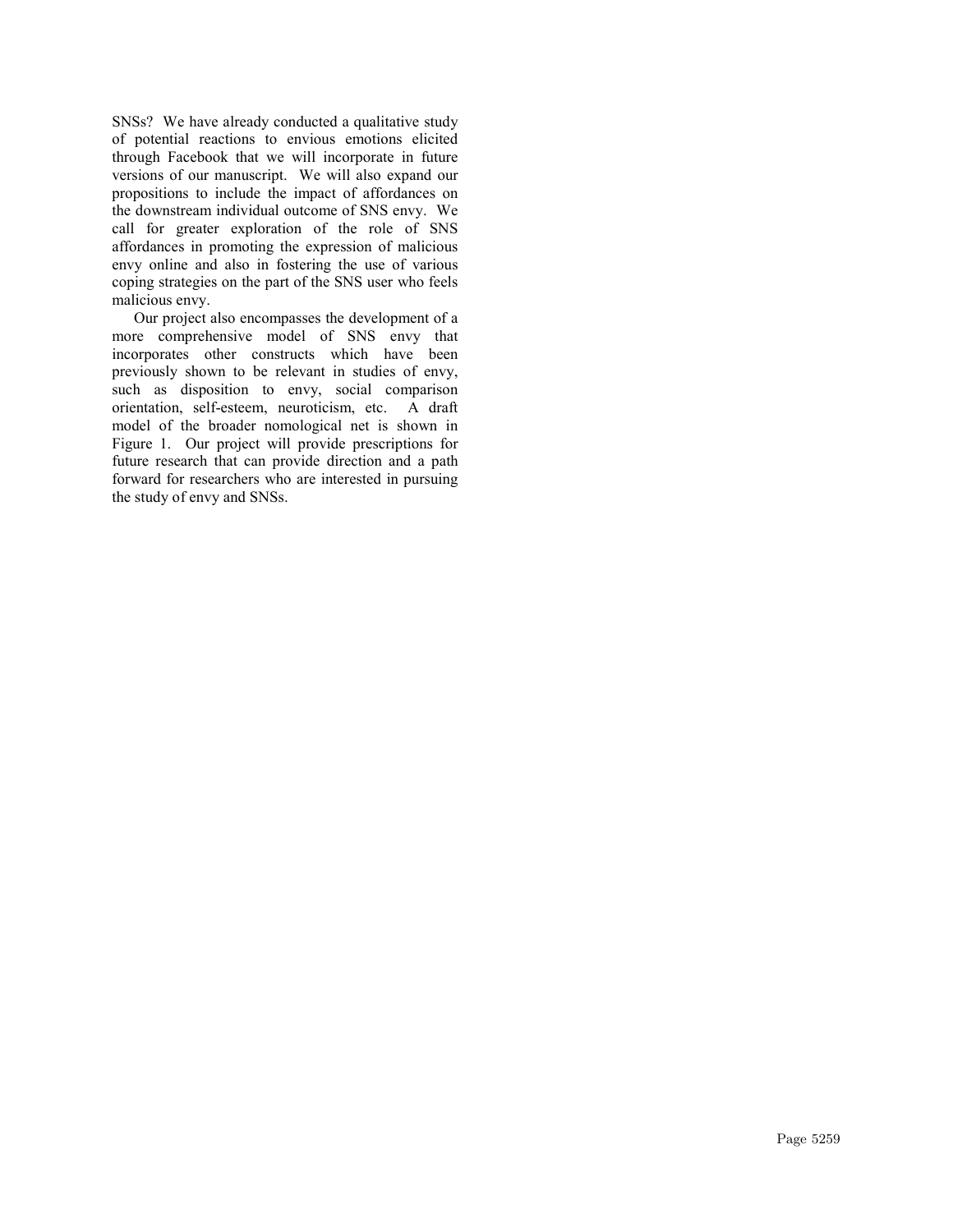| <b>Affordance</b> | Reference           | <b>Description</b>            | <b>Relevance to envy formation</b>            | Facebook features <sup>4</sup>          |
|-------------------|---------------------|-------------------------------|-----------------------------------------------|-----------------------------------------|
| Documenting       | Visibility/ Digital | Making information about      | Allows for a large quantity of information    | "News feed", posts, post type (e.g.,    |
|                   | Profile             | oneself (photos, status,      | about SNS users to become available to other  | text, photos, videos, links), post      |
|                   | [45] [13] [21]      | etc.) available for others to | users for social comparison.                  | length, "status updates", "about me",   |
|                   |                     | view.                         |                                               | "interests", "locations", "checking in" |
|                   |                     |                               |                                               | "live streaming"                        |
| Editing           | Editability [45]    | Spending time and effort      | Allows users to edit their profiles and other | "Edit", "hide", "remove", "Untag",      |
|                   |                     | revising information before   | information to appear as attractive and       | audience control features (friends,     |
|                   |                     | sharing it on the network.    | appealing as possible before posting.         | public, custom).                        |
| Archiving         | Persistence/ Search | Information shared on the     | Enables access to a large quantity of         | "search", profiles indexed by search    |
|                   | and Privacy/        | SNS is accessible long        | information available online to search        | engines, display of past activity of    |
|                   | Reviewability       | after the original            | through, thereby increasing the material      | individuals                             |
|                   | [45] [13] [4] [21]  | communication took place.     | available for upward social comparison,       |                                         |
|                   | $[11]$              |                               | which may increase the likelihood of envy     |                                         |
|                   |                     |                               | formation.                                    |                                         |
| Connecting        | Relational ties     | Viewing information about     | Allows for connections that can make          | "friends", "mutual friends", "groups",  |
|                   | /Connectivity/      | individuals on the network    | strangers seem like close friends due to the  | "tagging", "events", "marketplace",     |
|                   | Network             | through a direct connection   | constant stream of information about their    | "people you may know".                  |
|                   | transparency/       | or a common node.             | life and activities. Allows for connections   | Functionality to search for users from  |
|                   | Association         |                               | with others who are similar to oneself.       | the same school, university, or with    |
|                   | [21, 13] [45]       |                               |                                               | similar interests or by traversing      |
|                   |                     |                               |                                               | through contact lists; friend lists.    |
| Broadcasting      | Scalability/        | SNS content is disbursed to   | Allows SNS content to be viewed by large      | "sharing", "news feed", "ticker"        |
|                   | Replicability [4]   | a large number of people      | numbers of people, possibly even more         |                                         |
|                   |                     |                               | people than the user intended.                |                                         |
| Interacting       | Metavoicing/        | Reacting to information       | Allows SNS users to contact and interact      | "comments", "like", "emoji",            |
|                   | Social feedback/    | shared by others through      | with large numbers of other members on the    | "messaging", "notifications"            |
|                   | Network-informed    | comments, emojis, etc.        | SNS.                                          |                                         |
|                   | associating/        |                               |                                               |                                         |
|                   | Recombinability     |                               |                                               |                                         |
|                   | [28, 13, 11].       |                               |                                               |                                         |

### Table 1 - SNS affordances relevant for envy formation<sup>3</sup>

 $\overline{a}$ 

<sup>&</sup>lt;sup>3</sup> It has been suggested that affordances should be worded as action verbs [25], so we followed this guideline in our development of the relevant affordances.<br><sup>4</sup> From [23] H. Krasnova, T. Widjaja, P. Buxmann, H. Wenninge networking sites among college-age users", Information Systems Research, 26 (2015), pp. 585-605. and [45]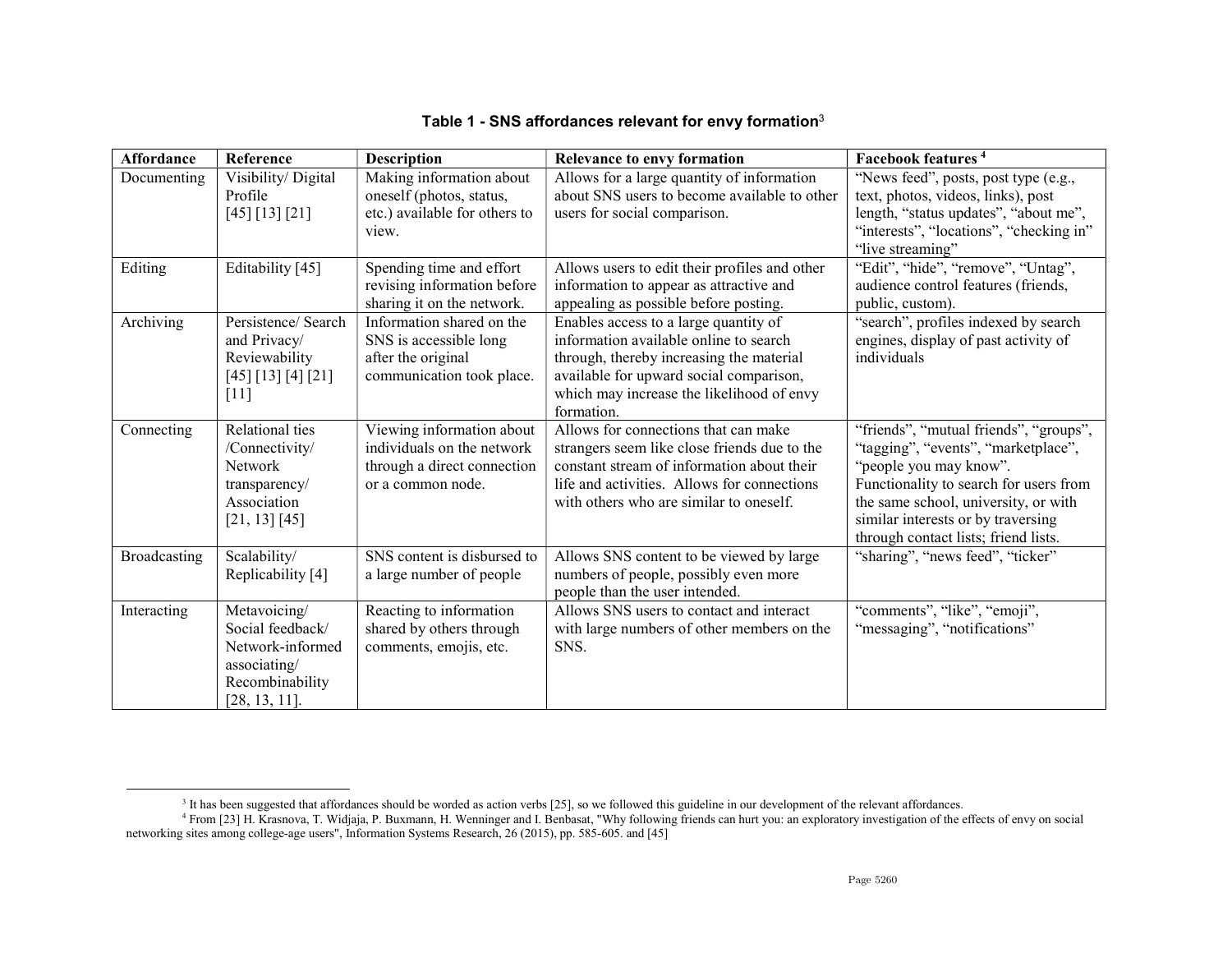

Figure 1: Research Model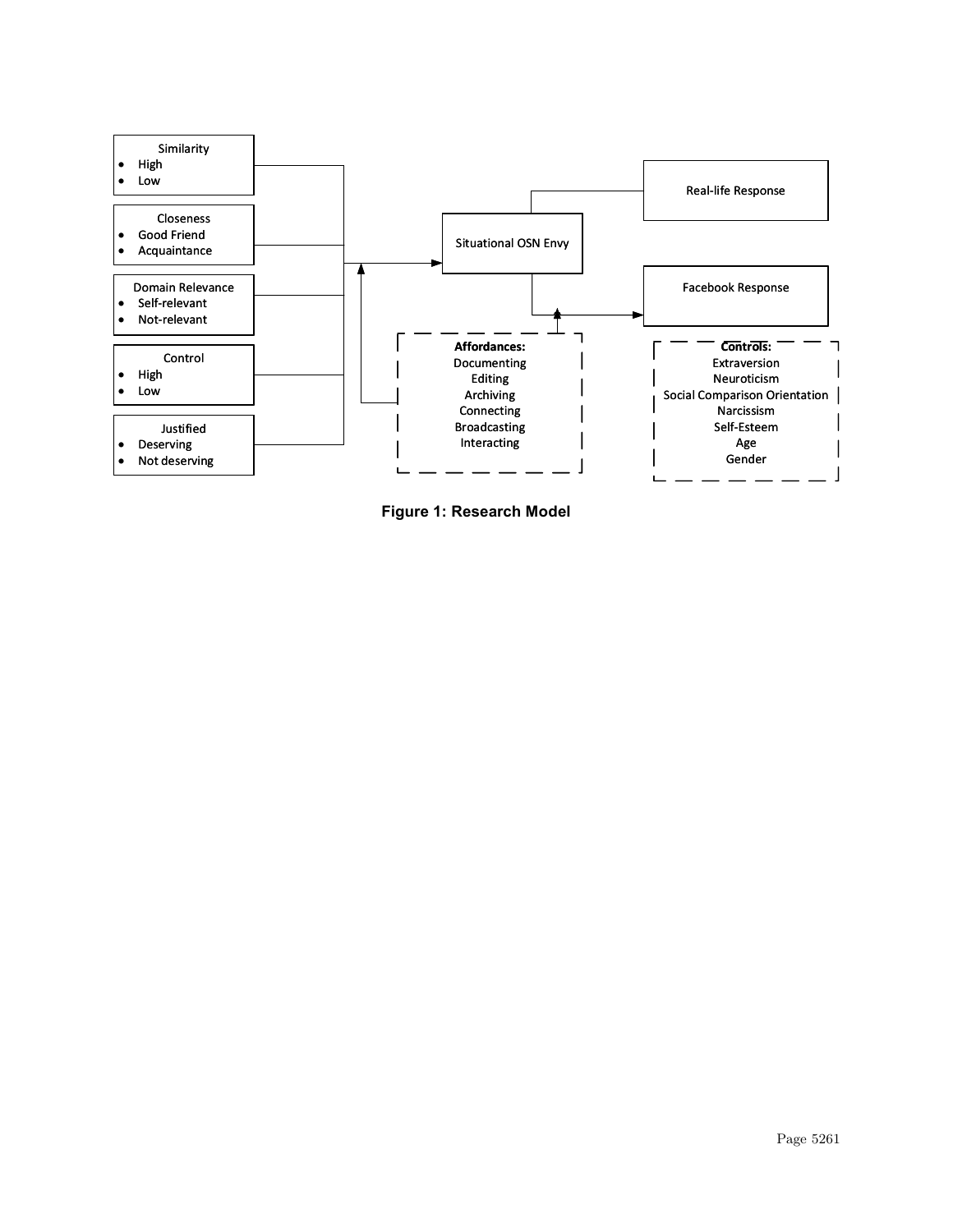#### 8. References

[1] H. Appel, J. Crusius and A. L. Gerlach, "Social Comparison, Envy, and Depression on Facebook: A Study Looking at the Effects of High Comparison Standards on Depressed Individuals ", Journal of Social and Clinical Psychology 34 (2015), pp. 277- 289.

[2] H. Appel, A. L. Gerlach and J. Crusius, "The interplay between Facebook use, social comparison, envy, and depression", Current Opinion in Psychology, 9 (2016), pp. 44-49.

[3] C. Blease, "Too many 'friends,'too few 'likes'? Evolutionary psychology and 'Facebook depression'", Review of General Psychology, 19 (2015), pp. 1-13.

[4] d. Boyd, Social Network Sites as Networked Publics: Affordances, Dynamics, and Implications, in Z. Papacharissi, ed., Networked Self: Identity, Community, and Culture on Social Network Sites, MIT Press, Cambridge, MA, 2010, pp. 39-58.

[5] d. m. boyd and N. B. Ellison, "Social network sites: Definition, history, and scholarship", Journal of Computer‐Mediated Communication, 13 (2007), pp. 210-230.

[6] F. Cabiddu, M. De Carlo and G. Piccoli, "Social media affordances: Enabling customer engagement", Annals of Tourism Research, 48 (2014), pp. 175-192. [7] T. Carte, A. Schwarzkopf and N. Wang, How Should Technology Affordances Be Measured? An Initial Comparison of Two Approaches, Twenty-first

Americas Conference on Information Systems, Puerto Rico, 2015.

[8] P. R. Center, Social Media Update 2016, 2016.

[9] H.-T. G. Chou and N. Edge, "'They are happier and having better lives than I am': The impact of using Facebook on perceptions of others' lives", Cyberpsychology, Behavior and Social Networking, 15 (2012), pp. 117-121.

[10] Facebook, Stats, Facebook, https://newsroom.fb.com/company-info/, 2017.

[11] S. Faraj, S. L. Jarvenpaa and A. Majchrzak, "Knowledge collaboration in online communities", Organization science, 22 (2011), pp. 1224-1239.

[12] L. Festinger, "A Theory of Social Comparison Processes", Human Relations, 7 (1954), pp. 117-140.

[13] J. Fox and J. J. Moreland, "The dark side of social networking sites: An exploration of the relational and psychological stressors associated with Facebook use and affordances", Computers in Human Behavior, 45 (2015), pp. 168-176.

[14] J. J. Gibson, The ecological approach to visual perception, Houghton Mifflin, Boston, 1979.

[15] J. J. Gibson, A Theory of Affordances, in R. S. J. Bransford, ed., Perceiving, Acting and Knowing:

Toward an Ecological Psychology, Lawrence Erlbaum Associates, Inc., Hillsdale, NJ, 1977, pp. 67- 82.

[16] G. R. Goethals and J. M. Darley, "Social comparison theory: An attributional approach", Social comparison processes: Theoretical and empirical perspectives (1977), pp. 259-278.

[17] D. Halpern and J. Gibbs, "Social media as a catalyst for online deliberation? Exploring the affordances of Facebook and YouTube for political expression", Computers in Human Behavior, 29 (2013), pp. 1159-1168.

[18] F. Heider, The psychology of interpersonal relations, Wiley, New York, 1958.

[19] A. H. Jordan, B. Monin, C. S. Dweck, B. J. Lovett, O. P. John and J. J. Gross, "Misery has more company than people think: underestimating the prevalence of others' negative emotions", Personality & social psychology bulletin, 37 (2011), pp. 120-135. [20] G. C. Kane, "Enterprise Social Media: Current Capabilities and Future Possibilities", MIS Quarterly Executive, 14 (2015).

[21] G. C. Kane, M. Alavi, G. J. Labianca and S. Borgatti, "What's different about social media networks? A framework and research agenda", MIS Quarterly, 38 (2014), pp. 274-304.

[22] H. Krasnova, H. Wenninger, T. Widjaja and P. Buxmann, Envy on Facebook: A hidden threat to users' life satisfaction?, International Conference on Wirtschaftsinformatik, Leipzig, Germany, 2013.

[23] H. Krasnova, T. Widjaja, P. Buxmann, H. Wenninger and I. Benbasat, "Why following friends can hurt you: an exploratory investigation of the effects of envy on social networking sites among college-age users", Information Systems Research, 26 (2015), pp. 585-605.

[24] F.-Y. Kuo, C.-Y. Tseng, F.-C. Tseng and C. S. Lin, "A study of social information control affordances and gender difference in Facebook selfpresentation", Cyberpsychology, Behavior, and Social Networking, 16 (2013), pp. 635-644.

[25] J. Lange and J. Crusius, "Dispositional Envy Revisited: Unraveling the Motivational Dynamics of Benign and Malicious Envy", Personality & Social Psychology Bulletin, 41 (2015), pp. 284-294.

[26] R. J. Lee-Won, M. Shim, Y. K. Joo and S. G. Park, "Who puts the best "face" forward on Facebook?: Positive self-presentation in online social networking and the role of self-consciousness, actualto-total Friends ratio, and culture", Computers in Human Behavior, 39 (2014), pp. 413-423.

[27] P. M. Leonardi, "When flexible routines meet flexible technologies: Affordance, constraint, and the imbrication of human and material agencies", MIS quarterly, 35 (2011), pp. 147-167.